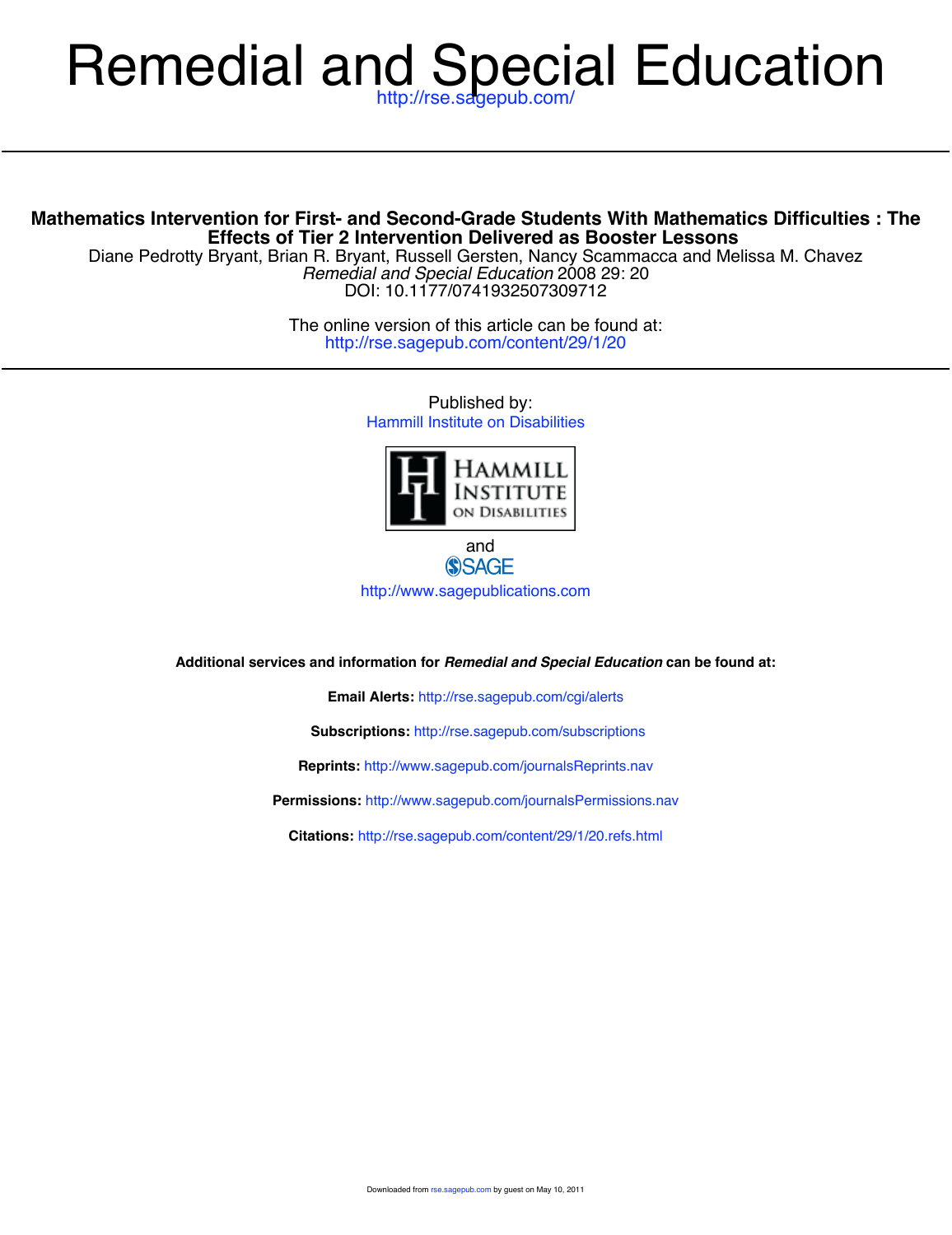**Remedial and Special Education** Volume 29 Number 1 January/February 2008 20-32 © 2008 Hammill Institute on Disabilities 10.1177/0741932507309712 http://rase.sagepub.com hosted at http://online.sagepub.com

## **Mathematics Intervention for First- and Second-Grade Students With Mathematics Difficulties**

### **The Effects of Tier 2 Intervention Delivered as Booster Lessons**

Diane Pedrotty Bryant Brian R. Bryant *University of Texas at Austin*

Russell Gersten *Instructional Research Group, Long Beach, California*

Nancy Scammacca *University of Texas at Austin*

Melissa M. Chavez *University of Texas Elementary School, Austin*

This study sought to examine the effects of Tier 2 intervention in a multitiered model on the performance of first- and secondgrade students who were identified as having mathematics difficulties. A regression discontinuity design was utilized. Participants included 126 (Tier 2,  $n = 26$ ) first graders and 140 (Tier 2,  $n = 25$ ) second graders. Tier 2 students received 15min intervention booster lessons for 18 weeks in early mathematics skills and concepts. Results showed a significant intervention effect for second-grade Tier 2 students on the *Texas Early Mathematics Inventories–Progress Monitoring* (TEMI-PM) total standard score. The effect was not significant for first-grade Tier 2 students.

*Keywords: Tier 2 intervention; response-to-intervention; mathematics intervention; mathematics difficulties*

Preventing learning problems through the identifica-<br>tion of students with tion of students who are at risk for academic difficulties and providing evidence-based multitiered intervention at an early age are widely endorsed in reading and are gaining interest in mathematics (Chard et al., 2005; Fuchs et al., 2005; Fuchs & Fuchs, 2001; Gersten, Jordan, & Flojo, 2005; Vaughn & Fuchs, 2003). Briefly, Tier 1 consists of evidence-based core instruction for all students. Tier 2 includes supplemental intervention and ongoing progress monitoring for identified struggling students. Instructional delivery in Tier 2 is characterized by flexible groupings, informed instructional decision making, and evidence-based interventions. Tier 3 is reserved for those students who are struggling to the extent that they require intensive intervention, which might include additional instructional time, small instructional grouping, adapted instructional content, and different materials. In the area of early reading, a tiered-model approach to prevention and intervention

has shown educational benefits (e.g., Vaughn, Linan-Thompson, & Hickman-Davis, 2003). Generalizing from early reading to mathematics, we can surmise that without early identification, intervention, and progress monitoring to determine students' response to intervention, many young students with mathematics difficulties may not develop a level of mathematics automaticity that is necessary for becoming proficient in mathematics.

There has been an increasing interest in early mathematics difficulties. We know that 5% to 10% of school-age children exhibit mathematics disabilities (Fuchs et al.,

**Authors' Note:** The work on this article was supported in part by Grant No. 076600157110004 from the Texas Education Agency. Statements do not support the position or policy of this agency, and no official endorsement should be inferred. The authors wish to thank Becky Newman-Gonchar for her insightful feedback on an earlier draft of this article. Address correspondence to Diane P. Bryant, University of Texas at Austin, College of Education SZB 408, 1 University Station D 4900, Austin, TX 78712-0365; e-mail: dpbryant@mail.utexas.edu.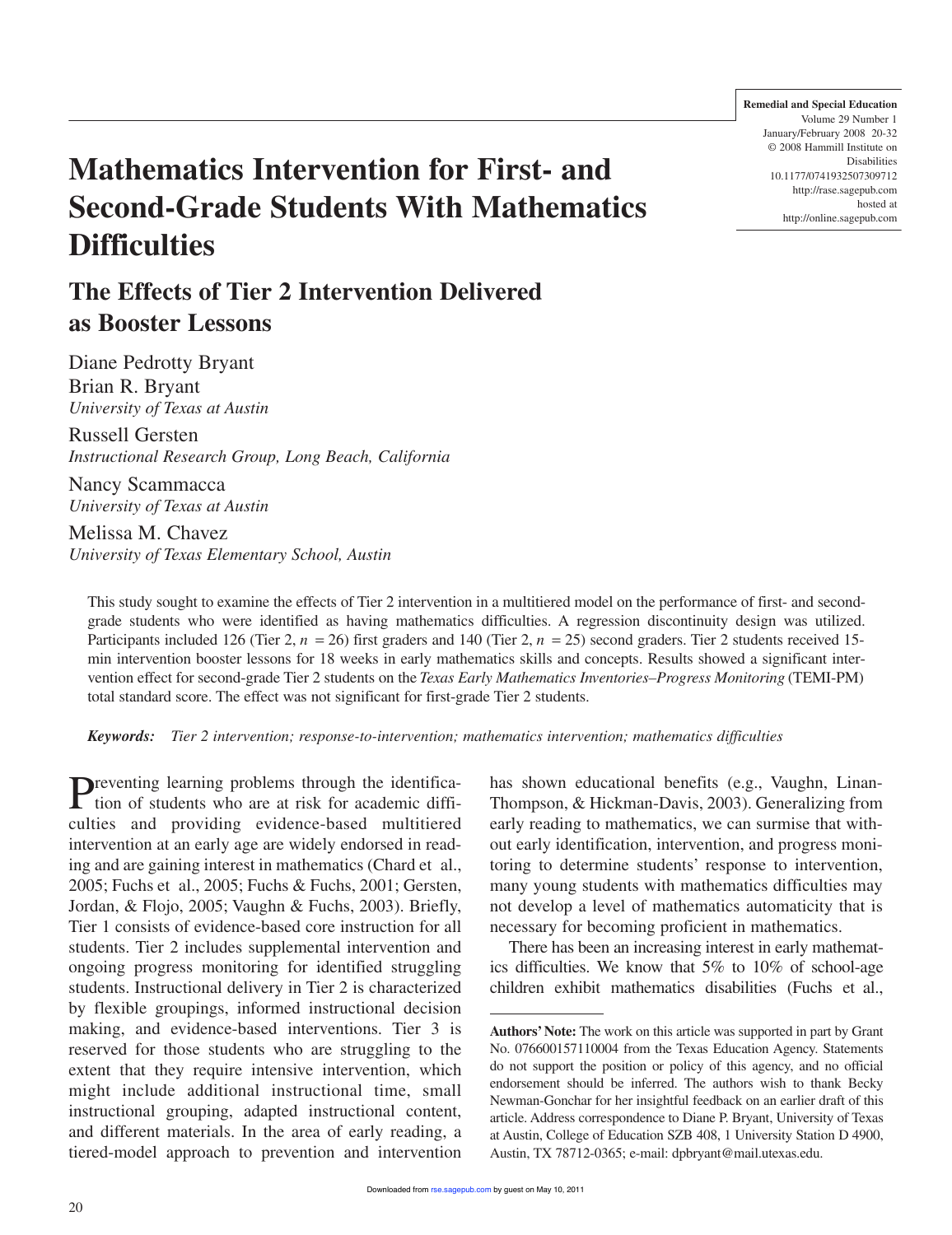2005; Fuchs, Fuchs, & Hollenbeck, 2007; Gross-Tsur, Manor, & Shalev, 1996; Lewis, Hitch, & Walker, 1994; Ostad, 1998) and that mathematics disabilities (i.e., in calculations and problem solving) are a recognized type of learning disability (Individuals with Disabilities Education Improvement Act of 2004). The growing body of research on young children's mathematics cognition has greatly contributed to our understanding of the early numeracy skills that prove problematic for students at risk for mathematics disabilities. To help prevent mathematics disabilities, it stands to reason that the research efforts in early reading can be replicated in early mathematics identification and intervention to prevent mathematics disabilities that result from inadequate instruction. However, there is a need for validated interventions to address early mathematics difficulties. We can draw from the research on the nature of mathematics difficulties to inform the development of appropriate interventions.

#### **An Overview of the Nature of Mathematics Difficulties**

In examining the nature of cognitive development related to mathematics difficulties of young students, researchers (e.g., Geary, 1990, 1993; Griffin, Case, & Siegler, 1994; Jordan, Kaplan, Oláh, & Locuniak, 2006) have studied the elements of *number sense*, which is defined as "moving from the initial development of basic counting techniques to more sophisticated understandings of the size of numbers, number relationships, patterns, operations, and place value" (National Council of Teachers of Mathematics [NCTM], 2000, p. 79). Jordan et al. (2006) identified key elements of number sense, which include counting (e.g., cardinality and stable order principles), number knowledge (e.g., quantity discrimination, counting sequences), number transformation (e.g., addition and subtraction, verbal and nonverbal calculations), and estimation (e.g., of group size). An understanding of how young students at risk for mathematics disabilities perform on these elements compared to typically achieving students can inform mathematics intervention for prevention and remediation.

Research has been conducted to identify the predictive variables of mathematics difficulties (Fuchs et al., 2005; Geary, 1990; Geary, Hamson, & Hoard, 2000; Jordan et al., 2006; Jordan, Hanich, & Kaplan, 2003). Overall, findings have shown that cognitive development problems are manifested in difficulties with understanding number knowledge and relationships (e.g., magnitude, sequencing, base 10), solving word problems, and using efficient counting and calculation strategies (e.g., counting on, doubles  $+1$ ) to solve arithmetic combinations (i.e., number facts). Findings

from studies in these areas informed the design of the preventative intervention practices described in this article, specifically, in the area of number knowledge and relationships and arithmetic combinations.

#### **Number Knowledge and Relationships**

Key early indicators are discerning magnitude of numbers, understanding the base-10 system, and computing mental calculations (Gersten & Chard, 1999; Jordan et al., 2006). Jordan et al. (2006) found that at the end of kindergarten, there existed a group of students whose response to typical kindergarten instruction was identified as low and flat, suggesting that going into first grade, these students would require an intervention to prevent further instructional delay.

The base-10 system (i.e., place value, computation) arguably is one of the most important concepts students must fully grasp (Van de Walle, 2004). Place-value understanding helps students conceptualize numerical relationships and the *how* and *why* of computational procedures. Unfortunately, limited core mathematics instructional time is devoted to teaching and practicing base-10 concepts (Bryant, Smith, & Bryant, 2008). As a result, research results suggest that young students demonstrate problems in the area of place-value tasks.

For example, Jordan et al. (2003) conducted a longitudinal study of 180 students in second grade and followed them to third grade. They were administered a battery of tests designed to assess performance on a variety of early mathematics tasks that included place value. Place-value tasks involved problems with standard (e.g.,  $43 =$  four 10s and three 1s) and nonstandard (e.g.,  $43$  = three 10s and thirteen 1s) place-value and digit representations (e.g., 43: Show with concrete models what 4 stands for; count out 40 chips). Jordan et al. found that after time, students with mathematics difficulties scored lower on place-value tasks compared to average students. These findings suggest that students with mathematics difficulties require sustained instructional time in place-value concepts in the early grades.

#### **Arithmetic Combinations**

Researchers (e.g., Geary, 1990, 2004; Jordan et al., 2003) have found that persistent deficits in the retrieval of arithmetic combinations among elementary-age students are associated with mathematics difficulties. These students typically display difficulties in mastering arithmetic combinations because of immature counting strategies (e.g., counting all, counting on fingers), which contribute to difficulties in developing computational fluency. It appears, then, that difficulties with arithmetic combinations are a defining feature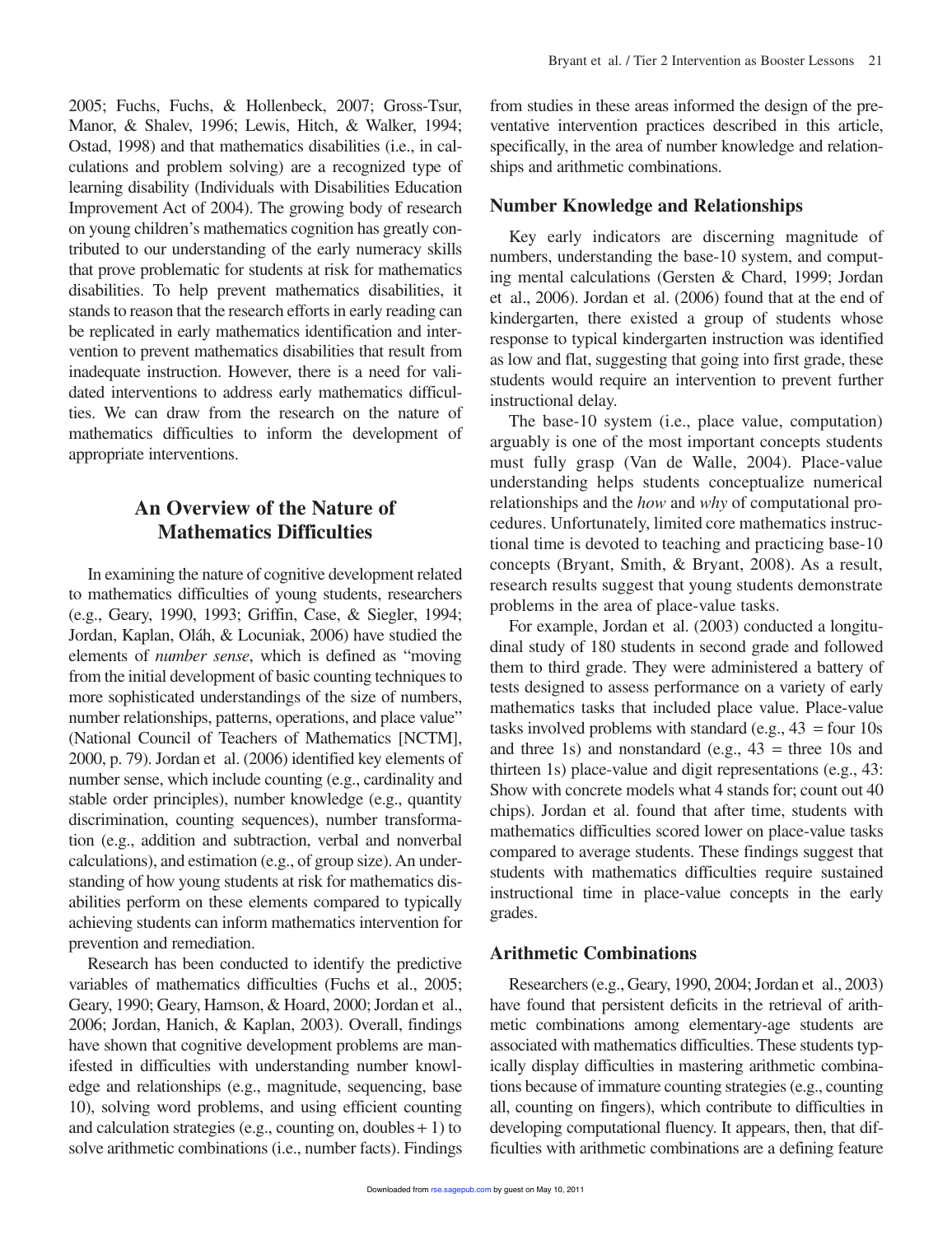of students with mathematics difficulties (Gersten et al., 2005; Hanich, Jordan, Kaplan, & Dick, 2001; Jordan, Kaplan, & Hanich, 2002) and are an important contributor to students' ability to solve whole-number computation and word problems (Fuchs et al., 2005). If we surmise that the use of mature and efficient counting strategies contributes to the development of computational fluency, then we can hypothesize that teaching effective strategies to enhance mastery and fluency of arithmetic combinations should be part of an intervention for students at risk for mathematics disabilities.

In sum, overall findings from research on predictors of mathematics difficulties of young students are beginning to contribute to the development of early mathematics intervention. We know that many students demonstrate problems with number-sense tasks, arithmetic combinations, and word problems (Fuchs et al., 2005; Fuchs & Fuchs, 2005). Overall research findings have shown that generally, students with mathematics difficulties demonstrate developmentally different characteristics that remain persistent across the grades (Geary, 1993; Jordan et al., 2002). Continued longitudinal studies on the predictive nature of number-sense tasks and other mathematics skills and concepts (e.g., algebra, measurement, geometry) on the mathematics achievement of at-risk students may offer implications for early intervention development.

#### **Early Mathematics Intervention**

Compared to early reading intervention research, there is a paucity of research on early (first- and secondgrade) Tier 2 intervention to prevent mathematics disabilities in struggling students and to address the difficulties young students are experiencing in mathematics instruction (Gersten et al., 2005). The majority of mathematics studies that are available focuses on research for older students with math disabilities or low achievement (e.g., Fuchs et al., 2003).

A few studies were identified that conducted wholeclass instruction, typically Tier 1 instruction with younger students. For example, whole-class intervention programs, such as Number Worlds (Griffin et al., 1994) and Peer Assisted Learning Strategies (Fuchs, Fuchs, & Karns, 2001; Fuchs, Fuchs, Yazdian, & Powell, 2002), provide effective practices for teaching numeracy skills to low-achieving students.

Additionally, Fuchs et al. (2006) conducted a pilot study on instruction within the context of the general education classroom (student pairs or whole class in a computer lab). The study focused on the effects of computer-assisted instruction (CAI) on the acquisition and transfer of number combination (i.e., addition and subtraction facts with sums or minuends to 18) of 16 first-grade students with concurrent risk for mathematics and reading difficulties. CAI was employed in 10-min sessions for a total of 50 sessions (average  $46.44$ ,  $SD = 2.76$ , sessions for mathematics) across 18 weeks. Findings showed that students benefited from CAI when learning addition combinations but that similar benefits were not demonstrated for subtraction combinations. Importantly, effects did not transfer (generalize) to students' accuracy in solving word problems. The authors recommended conducting additional research with a larger sample, increasing the number of weekly sessions, incorporating pictorial representations into the CAI program, and providing more follow-up tasks to facilitate transfer.

Although the number of studies is limited, research findings and intervention syntheses (e.g., Baker, Gersten, & Lee, 2002; Kroesbergen & Van Luit, 2003; Swanson, Hoskyn, & Lee, 1999) offer insight into practices and materials that hold promise for teaching young students who struggle with early mathematics. Researchers have offered recommendations for prevention and intervention, including peer-assisted tutors (Baker et al., 2002; Fuchs et al., 2001), verbalizations of cognitive strategies (Fuchs & Fuchs, 2001), and physical (concrete) and visual (pictorial) representations of number concepts (Fuchs et al., 2001; Gersten et al., 2005). Findings from studies on students with mathematics difficulties support the use of explicit, strategic instruction in teaching procedural and conceptual concepts (e.g., calculations principles, commutative property of addition, counting strategies; Baker et al., 2002; Butler, Miller, Crehan, Babbit, & Pierce, 2003; Gersten et al., 2005; Swanson et al., 1999).

#### **Explicit and Strategic Instruction**

Swanson et al. (1999), in their meta-analysis on academic treatment outcome for students with learning disabilities, found that studies that used explicit and strategic instructional procedures had larger effect sizes compared to other instructional approaches. Instructional procedures include sequencing instruction, providing instructional routines (e.g., presentation of subject matter, guided practice, and independent practice), focusing on massed practice, teaching to criterion, and evaluating student learning on a regular basis (Swanson, 2001). Small-group instruction is also recommended as an effective grouping practice to provide multiple opportunities for students to practice and receive immediate corrective or positive feedback from the teacher (Vaughn, Moody, & Schumm, 1998). Research findings on the benefits of explicit, strategic instructional procedures are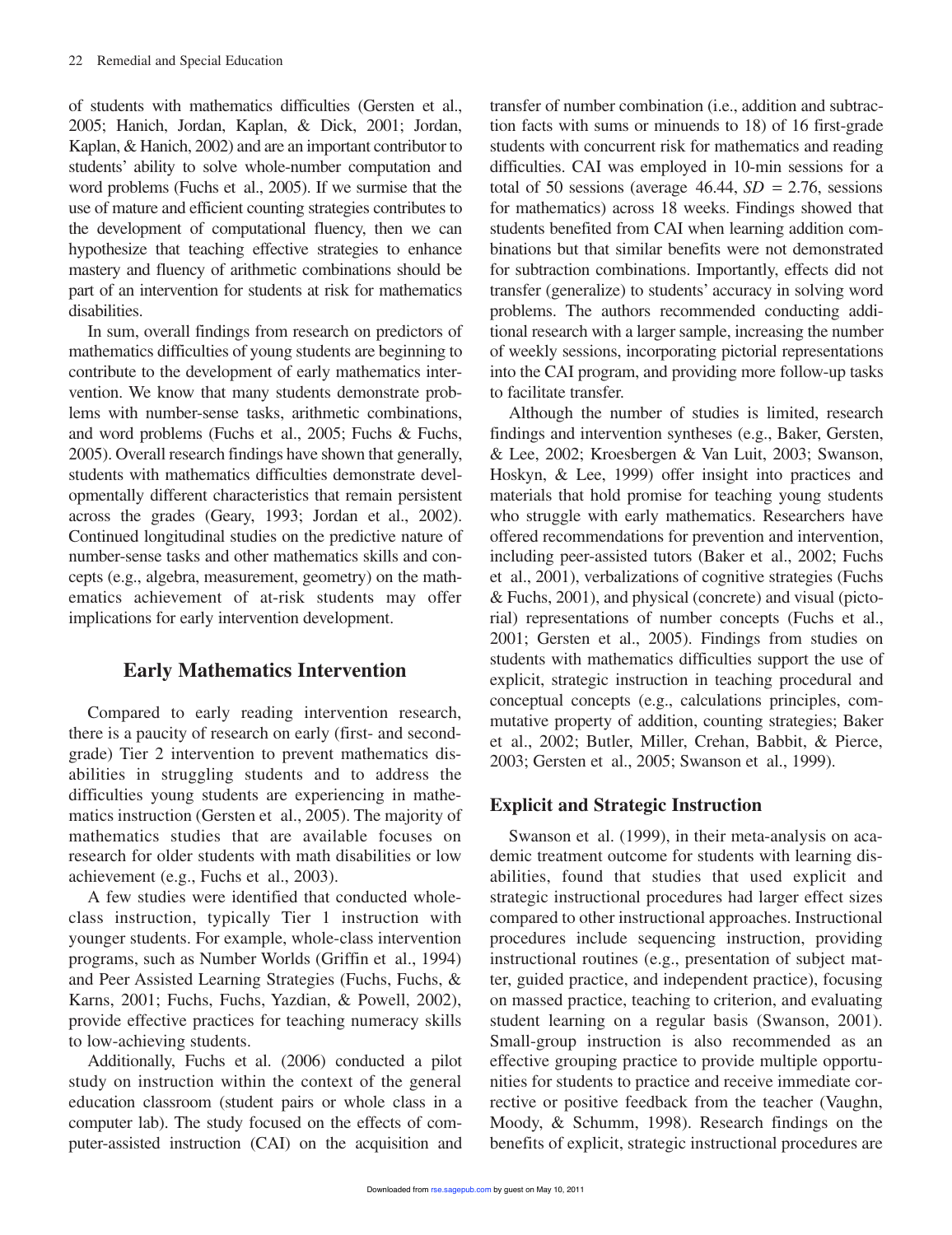| Variable                            | Number of Participants by Grade |                          |                     |                          |
|-------------------------------------|---------------------------------|--------------------------|---------------------|--------------------------|
|                                     | Grade 1                         |                          | Grade 2             |                          |
|                                     | At Risk<br>$n = 26$             | Not At Risk<br>$n = 100$ | At Risk<br>$n = 25$ | Not At Risk<br>$n = 115$ |
| Gender                              |                                 |                          |                     |                          |
| Male                                | 54                              | 52                       | 62                  | 56                       |
| Female                              | 46                              | 48                       | 38                  | 44                       |
| Race                                |                                 |                          |                     |                          |
| African American                    | 17                              | 26                       | 37                  | 27                       |
| Hispanic                            | 40                              | 28                       |                     | 39                       |
| White                               | 34                              | 34                       | 44                  | 25                       |
| Asian/Pacific Islander              | 09                              | 11                       | 11                  | 9                        |
| Qualified for free or reduced lunch |                                 |                          |                     |                          |
| Yes                                 | 37                              | 33                       | 37                  | 42                       |
| N <sub>0</sub>                      | 63                              | 67                       | 63                  | 58                       |

**Table 1 Demographic Information for At-Risk and Not-At-Risk First- and Second-Grade Participants (in percentages)**

well documented in the mathematics disability literature (Baker et al., 2002; Butler et al., 2003; Gersten et al., 2005; Swanson et al., 1999). It stands to reason that these same procedures can be employed with young students who are identified as at risk for mathematics disabilities. Equally important is the instructional content.

#### **Early Intervention Instructional Content**

In thinking about mathematics skills and concepts to target for early intervention, we must be mindful of findings from predictive studies about the mathematics characteristics of young, struggling students (e.g., difficulties with number-sense tasks and arithmetic combinations). We based our intervention work on the early numeracy literature (e.g., Jordan et al., 2003, 2006) that describes skills that are problematic for students with mathematics difficulties.

Clements and Sarama (2004) suggest that on the basis of the NCTM's (2000) *Principles and Standards for School Mathematics*, "number and operations is arguably the most important of the area" (p. 16). Thus, we chose to focus our Tier 2 intervention on specific skills and concepts taken from the Number, Operation, and Quantitative Reasoning Skills and Concepts standard for Grades K–2 (refer to www.nctm.org for a description of the standards and to www.nctm.org/focalpoints/downloads.asp for the NCTM curricula focal points). We chose Tier 2 as our focus rather than Tier 3, because the intent is to identify students who are demonstrating mathematics difficulties and to provide intervention to prevent future learning difficulties.

We know a great deal about effective instructional procedures for teaching struggling students, and there is compelling evidence to focus on foundation skills in early mathematics instruction at the primary level. The emerging database about early mathematics intervention is promising but remains limited in scope compared to the availability of research-validated early reading intervention. Thus, there is a need for studies to validate early mathematics Tier 2 intervention for students at risk for mathematics disabilities. The purpose of this study was to determine the effects of Tier 2 intervention on the number, operation, and quantitative reasoning performance of students in first and second grades who were identified as having mathematics difficulties.

#### **Method**

#### **Participants**

This study took place in a primary-level elementary school in a major suburban school district in central Texas. The primary elementary school serves students in Grade Pre-K through second grade. Participants in this study included 126 students in first grade and 140 students in second grade who had returned parent or guardian permission slips and participated in pre- and posttest assessments.

The school district provided demographic characteristics of the sample with regard to key variables (see Table 1). Only students who spoke and understood English participated in this study, but the school-reported demographics showed that only 8% of the student body (Grades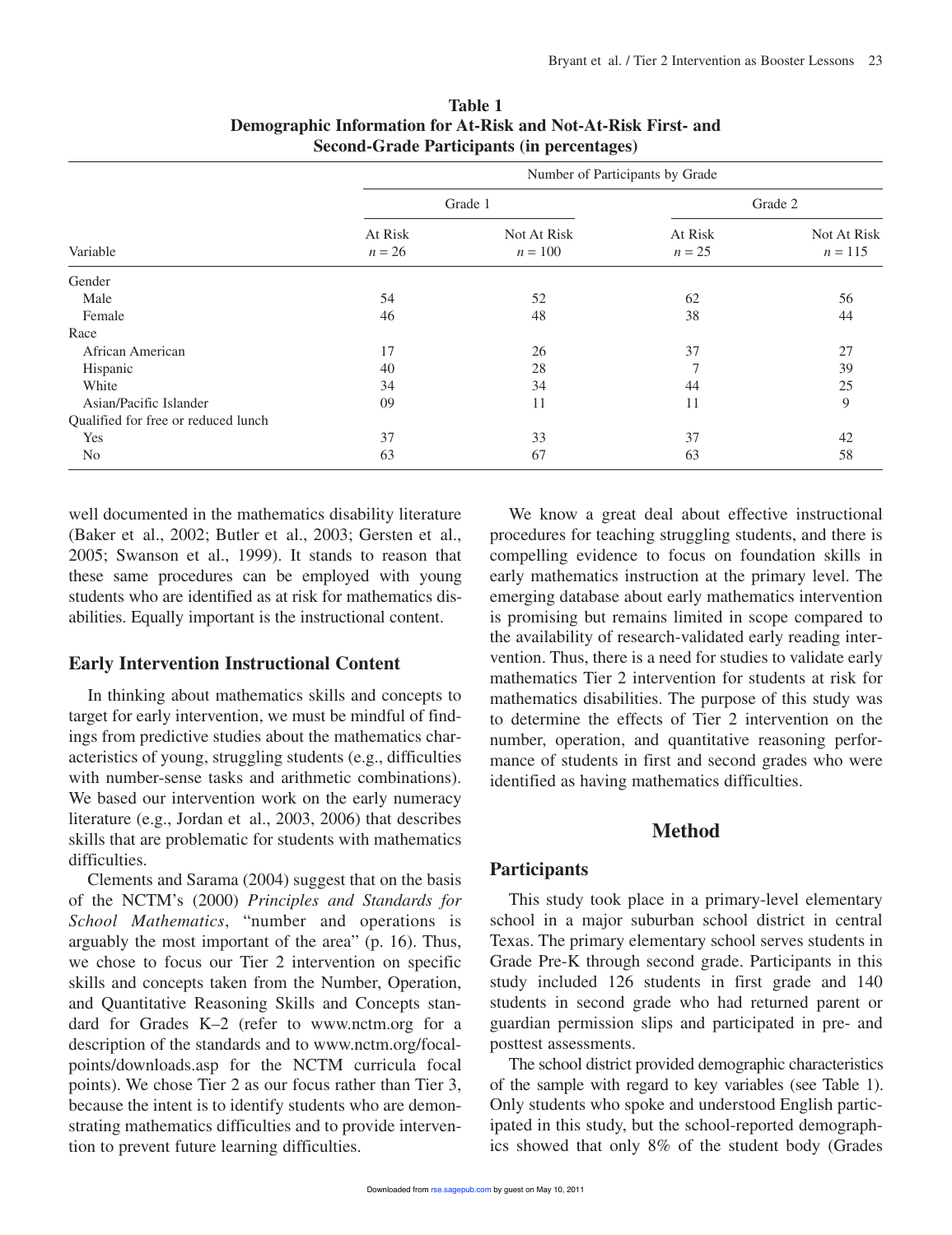K–2) were English learners (individual data on this characteristic were not available from the district).

#### **Design**

The effects of early intervention were assessed using the regression-discontinuity design (RD). This quasiexperimental design is a particularly strong alternative to a randomized experiment when the goal is to evaluate the efficacy of a program (Shadish, Cook, & Campbell, 2002; Trochim, 1984). It is appropriate to use RD when the group receiving intervention and the control group are purposely selected to differ in preintervention ability as assessed by a quantitative measure prior to the introduction of the intervention. The key to a successful RD is that the researchers enforce the cutoff criterion strictly. When this is done, RD provides a robust alternative to a randomized experimental design, with the added benefit of not having to construct a control group by denying the intervention to those who need it. The likelihood of extraneous variables causing any observed effect is miniscule if a strict quantitative criterion is used to assign students to intervention and control conditions.

The underlying assumption behind RD is that if there were no treatment effect, the relationship between the pretest criterion score (used to select students for intervention) and the posttest outcome score would be the same for all students (those who did and those who did not qualify for intervention). In other words, the null hypothesis is that the regression line for pretest and posttest scores for the students who scored above the cutoff (and received no intervention) would accurately predict posttest scores for students who did receive the intervention (i.e., scored below the cutoff). An effective intervention would significantly raise the scores of students who scored below the cutoff. Data analysis examines the degree to which the actual regression line for the students who received intervention differs from the expected line and determines whether this is likely to be due to chance or a systematic increase above projected scores. A statistically significant discontinuity between these two regression lines indicates that the intervention had a significant effect.

RD can be used to determine both main effects and interactions between pretest score and treatment. An interaction effect indicates whether the intervention is particularly effective with a subgroup of the students who received intervention (typically, those who score highest or lowest on the pretest).

The students were administered the four subtests composing the *Texas Early Mathematics Inventory–Progress Monitoring* (TEMI-PM), described in the Measures section. Although different methods and cut scores have been used to identify mathematics difficulties (e.g., Geary, 1990; Hanich et al., 2001; Parmar, Cawley, & Frazita, 1996), for the purposes of this study, students who scored at or below the 25th percentile (total standard score of 90 or below) at the start of the school year on the TEMI-PM were assigned to the Tier 2 treatment group. Students who scored above 90 on the TEMI-PM at the start of the school year received no intervention but did take the TEMI-PM posttest measure at the same time as the intervention students.

#### **Measures**

During the academic year 2005–2006, all participating students were administered a set of researcherdesigned experimental mathematics measures, the *Texas Early Mathematics Inventories–Progress Monitoring*, in the fall (September), winter (January), and spring (late April–early May). The mathematics subtests from the *Stanford Achievement Test–10th Edition* (SAT-10; Harcourt Assessment, 2003) were also administered in the spring of 2006. First graders were administered the Primary I level, consisting of Mathematics Procedures (MP) and Mathematics Problem Solving (MPS). Mathematics Procedures consists of addition and subtraction items. Mathematics Problem Solving is composed of items that assess a variety of mathematics skills (e.g., numeration, operations, word problems, statistics, and probability). A Total Mathematics score (TMS) is also available. For second grade, the Primary 2 is administered; the same scores are available as for the Primary I level. The SAT-10 internal consistency reliability coefficients for our sample were computed using the coefficient alpha technique (first grade  $MP = .85$ , MPS = .87, TMS =  $.92$ ; second grade MP =  $.89$ , MPS =  $.88$ , TMS = .93). Concurrent validity of the TEMI-PM scores was assessed by correlations with the SAT-10 and is reported by subtest.

The TEMI-PM consists of four forms (A, B, C, D); only Form A was administered in both fall and spring. There are four subtests: Magnitude Comparison (MC), Number Sequences (NS), Place Value (PV), and Addition/Subtraction Combinations (ASC). An aggregate total score of the four subtests was used to measure pre- and posttest student performance in the RD analysis because it is the most robust indicator of performance of the four constructs (B. R. Bryant et al., 2007). Descriptions of the TEMI-PM subtests and the total score are provided below. Included at the end of each test description are data concerning reliability and validity. These data provide beginning evidence for the construct validity of the TEMI-PM scores reported in this study.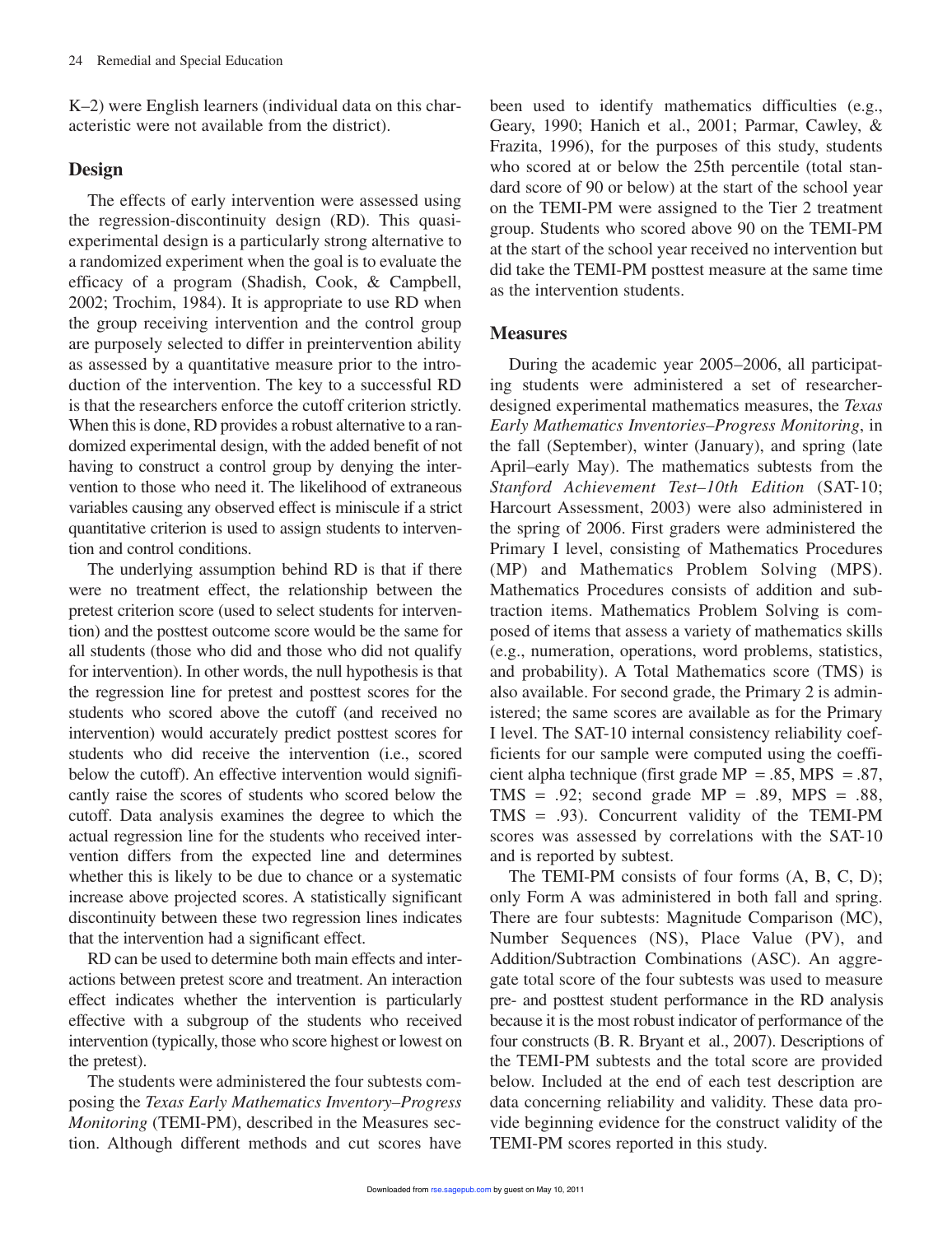*Magnitude Comparison*. This subtest assesses a child's ability to differentiate the bigger or smaller of two numbers that are shown side by side within a box. The measure is similar to that used by Clarke and Shinn (2004) and Chard et al. (2005) in their Quantity Discrimination measure.

For first-grade students, MC is individually administered. Targeted numerals range from 0 through 99; students are told to name the smaller of the two numbers. If two numbers are equal (e.g., 35, 35), they are told to say *equal*.

For second-grade students, the test is group administered. Targeted numerals range from 0 through 999, and students identify which of the two numbers is "less" by circling their answer (i.e., the smaller number) on the stimulus sheet. If two numbers are of equal magnitude, students draw a circle around both numbers. The use of the word *less* is designed to match vocabulary that should have been mastered by the end of the first grade. The students state or circle their answer within each two-numeral set in left-toright order for 1 min, and the amount of correctly identified numbers constitutes the raw score.

Immediate test–retest with alternate-forms reliability coefficients for Form A with Forms B, C, and D ranged from .88 to .90 (median  $=$  .88) for first grade and from .80 to .87 (median  $=$  .86) for second grade. Correlating the spring Form A MC score with the Total Mathematics score from the SAT-10 yielded a concurrent validity coefficient of .63 for first grade and .49 for second grade.

*Number Sequences*. This experimental measure assesses a child's ability to identify a missing number from a sequence of three numbers. The missing number could appear in any of three positions: the first number, the second number, or the third number. This measure is adapted from one Clark and Shinn (2004) used in their Missing Number Varied 1-20 test.

For first-grade students, targeted numerals ranged from 0 through 99; for second-grade students, targeted numerals ranged from 0 through 999. Two different numerals and one blank (the missing number was represented by a blank) constitute a set and appear in boxed rows of a student stimulus worksheet, several boxed sets to a row. The first-grade children name the missing number during individual administration; they have 1 min to do as many items as they can, and the amount of correctly identified missing numbers is summed to constitute the raw score.

For second graders, NS is group administered; students write the missing number in the blank that substitutes for the missing number in the series. The amount of correctly written missing numbers obtained in 1 min is summed to compute the raw score. Immediate test–retest with alternateforms reliability coefficients for Form A with Forms B, C, and D ranged from .88 to .90 (median  $=$  .89) for first grade

and from .74 to .88 (median  $=$  .78) for second grade. Spring intercorrelations between Form A NS scores and SAT-10 Total Mathematics score resulted in concurrent validity coefficients of .58 for first grade and .60 for second grade.

*Place Value*. This experimental test is designed to assess first and second graders' knowledge of place value. The test uses a similar format to what is commonly seen in early mathematics textbooks (e.g., Charles et al., 1999: Scott Foresman—AddisonWesley; Bell et al., 2001: SRA/McGraw-Hill). For first graders, values range from 1 to 99. For second graders, values range from 1 to 999.

Students in first grade are shown boxes of figures depicting 10s and 1s during individual administration. For example, the number 34 is depicted by showing three groups of 10s and four 1s. The student provides an oral response stating how many there are in all. A 1-min time limit is imposed.

Students in the second grade see boxes of figures depicting 100s, 10s, and 1s. For example, the number 134 is depicted by showing one group of 100, three groups of 10s, and four 1s. The student has to write the quantity shown (i.e., how many), in this case, 134.

Intercorrelation coefficients between Form A and Forms B, C, and D ranged from .81 to .85 (median = .83) for first graders and from  $.71$  to  $.78$  (median =  $.72$ ) for second graders. Correlating Form A with the Total Mathematics score from the SAT-10 yielded a validity coefficient of .64 for first grade and .63 for second grade.

*Addition/Subtraction Combinations*. This experimental measure assesses first and second graders' ability to correctly write the answers to addition and subtraction facts (sums or minuends ranging from 0 to 18). Items appear eight to a row, with five rows of problems in all. Students in both grades compute and write their answers to as many items as they can in 1 min. The total number of correctly computed problems written correctly (e.g., with no reversals or gross illegibility) is summed to produce the raw score. Immediate test–retest with alternateforms reliability coefficients for Form A with Forms B, C, and D ranged from .72 to .93 (median  $= .83$ ) for first graders and from .72 to .84 (median  $= .83$ ) for students in second grade. We correlated the results of Form A ASC with the Total Mathematics score from the SAT-10, which resulted in a validity coefficient of .55 for first grade and .59 for second grade.

*Total score (TOT)*. Local normative scores (standard scores having a mean of 10 and standard deviation of 3) were computed at each grade level. Total scores were derived using the sum-of-standard-scores procedure,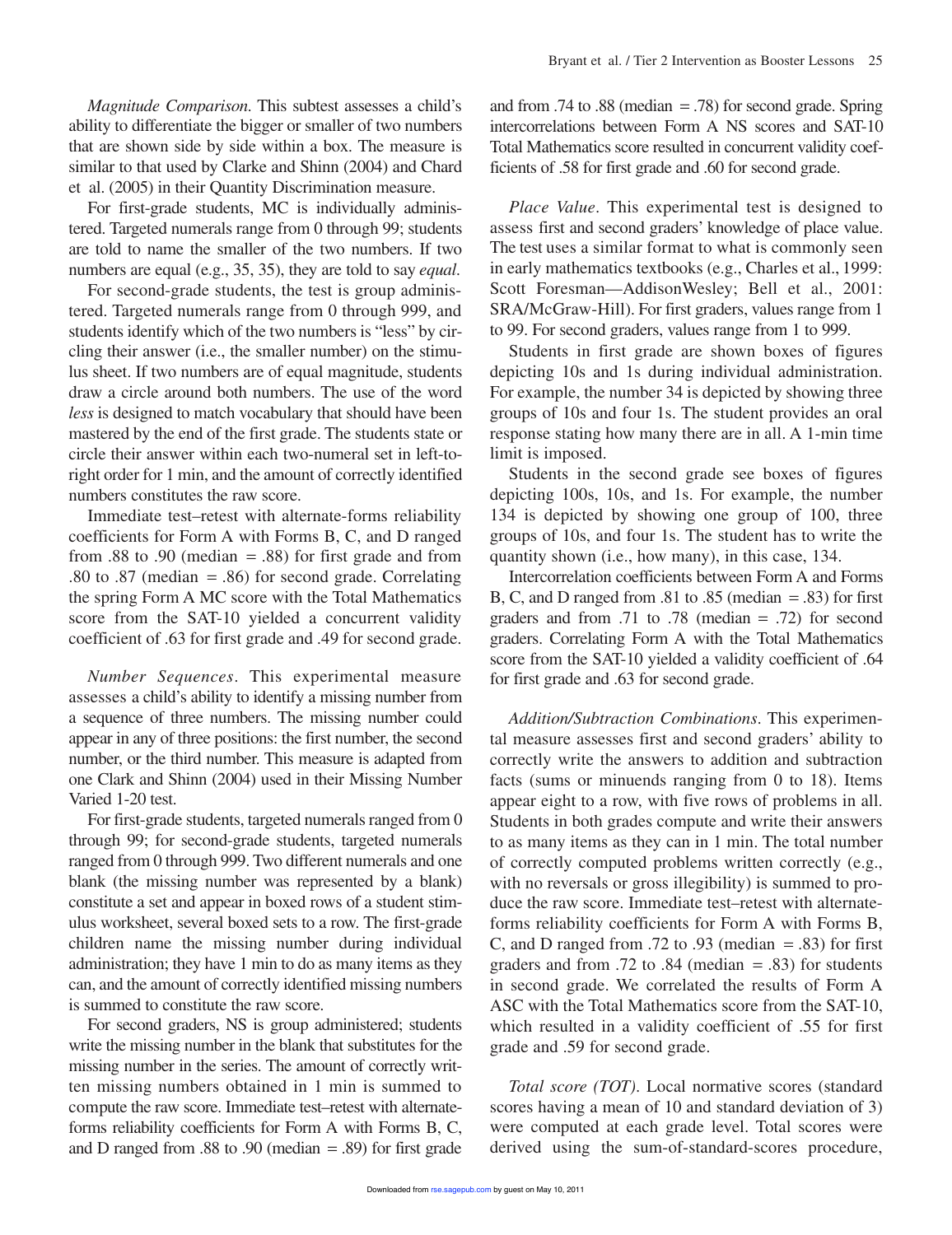wherein the standard scores for MC, NS, PV, and ASC were summed and the results across students averaged to generate a total standard score having a mean of 100 and standard deviation of 15. Using the median reliability coefficients for MC, NS, PV, and ASC, we used Guilford's (1954) formula to compute a reliability coefficient for the first-grade and second-grade composite. The resulting reliability coefficients for the Total scores for first and second grades, respectively, were .95 and .92. We also correlated the spring Form A TOT with the Total Mathematics score of the SAT-10; the resulting concurrent validity coefficient for first grade was .72 and for second grade was .73.

#### **Data Collection Procedures**

For group testing, project staff administered the tests to intact classrooms of students who had returned signed, affirmative permission slips. A testing monitor was also present during testing to help keep students on task, and classroom teachers were asked to remain in the room for behavior-management purposes. For individual testing, examiners were given a class list to share. For both grade levels, timers were used to ensure accuracy in the amount of time allotted for testing.

*Training.*A 3-hr training session occurred in late summer 2005, with refresher training conducted prior to each test administration. A training session on all measures was conducted for the project testers, who were either undergraduate or graduate students in general education, special education, or educational psychology. All students had taken a basic assessment course. During training, administration and scoring procedures for each of the experimental tests and the SAT-10 were explained and modeled. Project staff served as test administrator and "student," providing examples of effective test administration. Following modeling, questions were posed and answered; then the prospective testers were provided scripted tests to practice giving the tests to one another and recording item responses. Testers were observed and monitored while administering and scoring the practice items. The process continued until prospective testers responded to the testing situation with 95% agreement and accuracy.

*Examiner fidelity*. To ensure fidelity of administration and scoring in first grade, examiners were observed by one of three members of the project staff. Each project staff member observed a student being evaluated and scored the student's performance on a second protocol. Before evaluating interscorer reliability between a tester and the primary tester, the rating consistency among the project staff members was computed, and agreement was found to be better than 97%.

For first-grade testing, reliability checks occurred for more than 20% of each grade's data on each test. The raters achieved more than 97% agreement across all the measures during each testing period (fall, winter, spring). The second raters checked all testers at least three times. The ratings were conducted across 4 days during each testing period. Interrater reliability was calculated by dividing the number of agreements by the total number of student trials and multiplying the quotient by 100. Results for the fall indicated a range of agreement from 96.2% to 100% (median =  $98.7\%$ ) for the fall testing, from  $97.7\%$ to  $100\%$  (median = 99.0%) for winter testing, and from 98.6% to 100% (median = 99.5%) for spring testing.

Fidelity for second-grade testing and SAT-10 testing (all grades) was examined differently because all measures were group administered. Trained examiners read aloud the group-administration instructions to the students while an additional trained examiner served as monitor. In this role, the monitor was directed to stop the examiner if any instructions were conveyed incorrectly and to report any discrepancies during testing to the site assessment coordinator. The monitors reported successful implementation of the test instructions.

#### **Intervention**

Tutoring sessions were delivered in same-ability, small instructional groups consisting of three to four students within a grade level (first or second grade) from across classes. Taking absences into consideration, a median of 64 fifteen-min tutoring sessions for first graders and a median of 62 fifteen-min tutoring sessions for second graders were conducted across 18 weeks.

Four tutors were identified to conduct the Tier 2 intervention booster lessons. One full-time tutor and three graduate research assistants (GRAs) were trained by the first author to implement the lessons. The full-time tutor was a former kindergarten teacher with 17 years of classroom experience. Two of the GRAs were full-time doctoral students in the Department of Education Psychology, and one was a full-time doctoral student in the School of Social Work; they all tutored for the project 20 hr per week. The GRAs had previous teaching or tutoring experience.

*Tutor training.* At the beginning of the program, initial training consisted of (a) an explanation of the program, (b) a description of the lessons, and (c) an explanation of procedures for explicit, systematic instruction. Tutors were given time to practice the initial lessons. Once the program began, additional tutor training consisted of reviewing new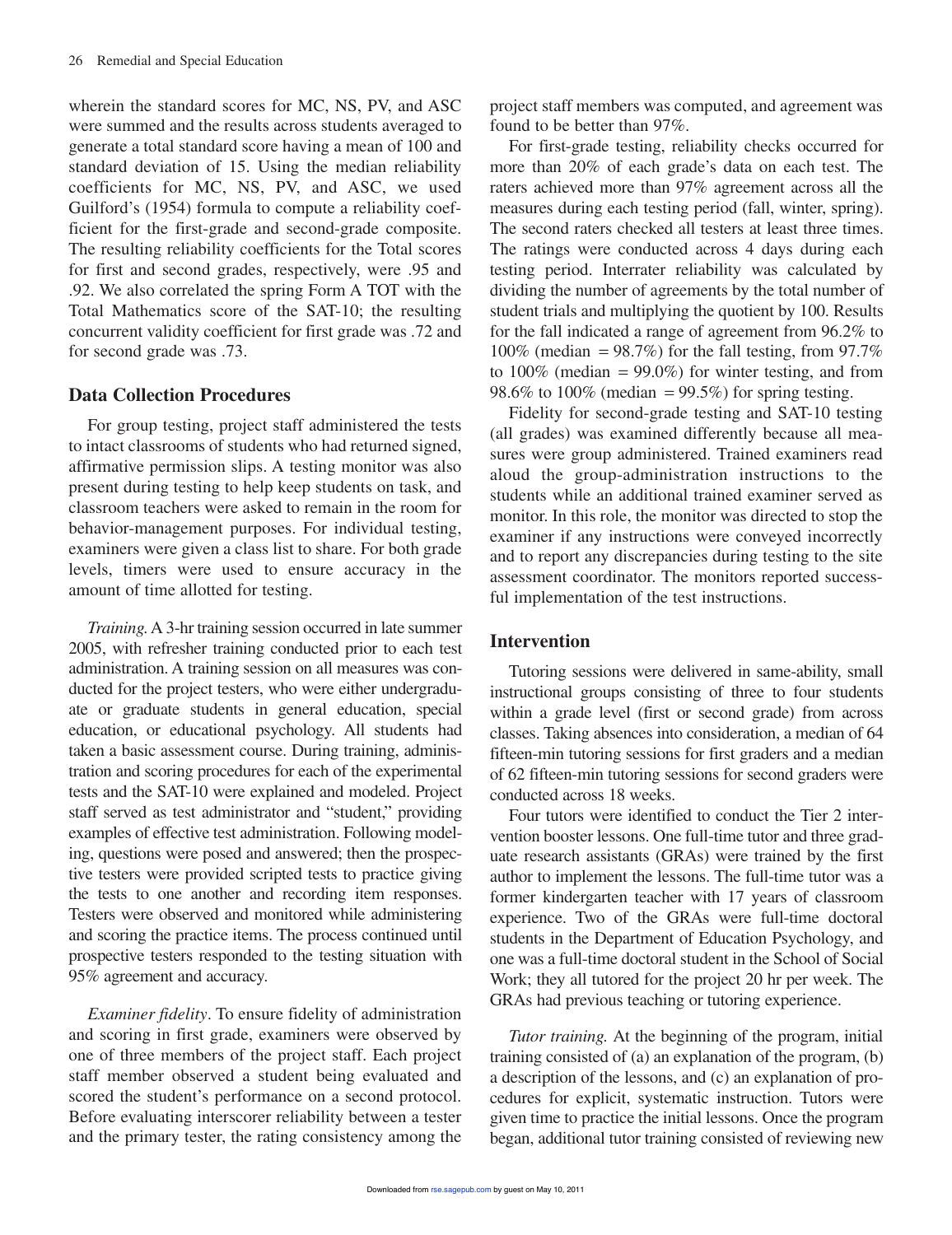#### **Table 2 Conceptual Framework for First- and Second-Grade Number, Operation, and Quantitative Reasoning**

#### **Number concepts**

- Counting: rote, rational, counting up or back, skip (2, 5, 10) Number recognition and writing: 0–99 (first grade); 0–999 (second grade)
- Comparing and grouping numbers: number relationships of more, less; relationships of one and two more than or less than, anchoring numbers to 5 and 10 frames; part-part-whole relationships (e.g., ways to represent numbers)

#### Numeric sequencing **Base 10 and place value**

Making and counting: groups of 10s and 1s (first grade); groups of 100s, 10s, and 1s (second grade)

Using base-10 language (three 100s, zero 10s, six 1s) and standard language (306) to describe place value

Reading and writing numbers to represent base-10 models Naming the place value held by digits in numbers

#### **Addition and subtraction combinations**

Identity element and properties

Fact families

Counting and decomposition strategies (e.g., addition: count on  $[+ 0, + 1, + 2]$ , doubles, doubles  $+1$ , make  $10 +$  more; subtraction: count down  $[-0, -1, -2, -3]$ , count up; number bonds)

lessons and making adjustments to lessons based on tutors' feedback.

*Tutoring program*. The focus of this Tier 2 intervention program was on the development and implementation of booster lessons. The intent was to "boost" student learning in the area of number, operation, and quantitative reasoning by providing systematic, explicit intervention in small groups during the school day. These lessons composed Tier 2 intervention and were supplemental to core mathematics instruction, which ranged from 45 min to 60 min of instruction on the designated skill areas (e.g., measurement, problem solving) for the week. Content for the booster lessons was based on the number, operation, and quantitative-reasoning skills and concepts from the Texas Essential Knowledge and Skills (TEKS) standards. The mathematics TEKS are rooted in the *Principles and Standards for School Mathematics* from the National Council of Teachers of Mathematics (2000). Table 2 shows the conceptual framework used to guide the development of booster lessons.

The booster lessons were designed on the basis of practices identified as critical for students who are at risk for or have identified mathematics difficulties with the following features. First, a combined instructional approach employing explicit, systematic teaching procedures and strategic

instruction was implemented. Procedures including modeling, "thinking aloud," guided practice, pacing, and error correction were used to deliver the scripted booster lessons. During modeling, tutors demonstrated the processes or steps needed to solve problems or provided explanations of how to perform skills. Strategic instruction focused on teaching students specific strategies for learning addition and subtraction combinations. Guided practice activities consisted of multiple opportunities to practice skills and concepts including reading, writing, and "making" numbers within a given number range (described below).

Second, the instructional content was controlled during a 2-week instructional time period. Within an instructional 2 week time period, booster lessons were provided on skills and concepts related to number concepts, base 10 and place value, and addition and subtraction combinations. Particularly, emphasis was placed on those number concepts that prove problematic for students with mathematics difficulties (e.g., teen numbers, zero as a place holder). Also, within each 2-week time period, a designated number range was targeted that represented a smaller unit of the identified number range for that grade level. For example, numbers 0 through 99 were taught in first grade, so a unit of instructional content for first grade for a 2-week period might include numbers 10 through 20. For second grade, numbers 0 through 999 composed the curriculum; the instructional number range for a 2-week period might include numbers 100 through 200. Instructional content for the 2-week booster lessons, then, focused on the designated number range across lessons that dealt with number concepts and relationships (i.e., magnitude, number identification and writing, numeric sequencing and counting), base 10, and place value. Instructional content for addition and subtraction combinations included sums or minuends ranging from 0 to 18 and sequenced from easier (e.g., addition facts  $+ 0$ ,  $+ 1$ ,  $+ 2$ ; subtraction facts  $- n$ ,  $- 0$ ,  $- 1$ ) to more difficult (e.g., addition facts doubles  $+ 1$  [6 + 7], make 10 + more [9 + 7]; subtraction inverse facts) combinations. Addition and subtraction combinations were taught separately, with the easier combinations for both preceding the more difficult ones.

Third, as appropriate, the concrete–semiconcrete–abstract (CSA) approach (Butler et al., 2003; Mercer, Jordan, & Miller, 1996) was used to teach number concept and relationships, base 10 and place value, and addition and subtraction combinations. We used a variety of instructional materials with this approach. For example, at the concrete level, base-10 models and counters were used to teach concepts and skills. For the semiconcrete level, we used number lines and 100s charts. Finally, the abstract level focused on the manipulation of numerals. Also, the levels were mixed so that students might manipulate base-10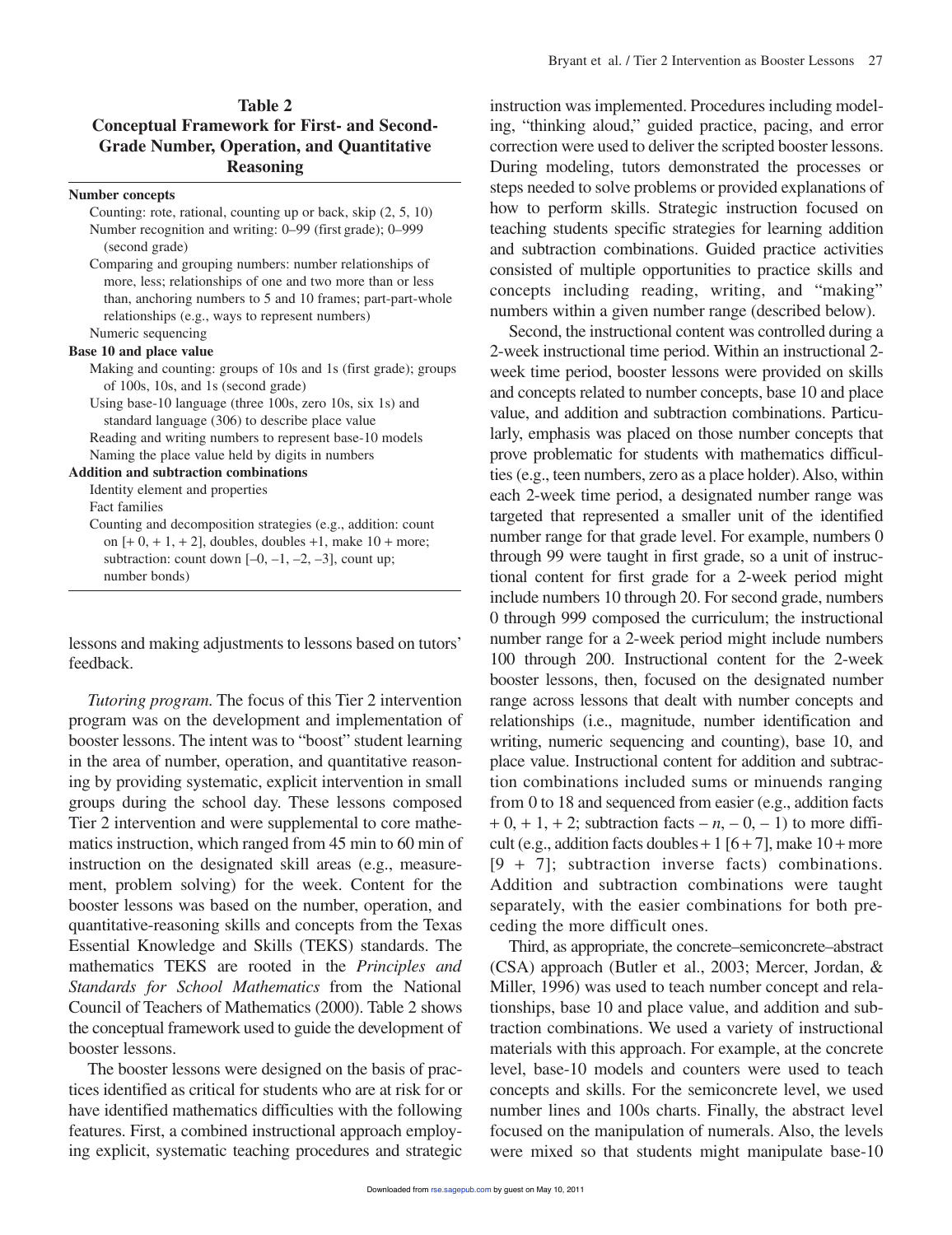models to make numbers, read numbers, and write numbers of concrete model representations.

Finally, daily activity-level progress monitoring was conducted. Students were given four either oral or written problems to determine their response to instruction on each booster lesson taught that day. The majority of students in the group had to demonstrate accuracy on three out of four of the problems to consider the lessons as successful for each day.

#### **Fidelity of Implementation**

An expert trainer (project coordinator) observed treatment sessions for each tutor for three sessions for the 18 week intervention to assess fidelity or quality of implementation of specific performance indicators. Quality performance indicators included (a) following the scripted lessons for the content, (b) implementing the instructional procedures, and (c) managing student behavior and materials. Performance indicators were rated on a 0- to 2-point scale where 0 = *indicator not implemented*, 1 = *indicator implemented on a limited basis*, and 2 = *indicator implemented on a regular basis*. Results were shared with the tutors, and areas in need of further training were addressed. Results on the quality performance indicators showed (a) for following the scripted lessons for the content, a median of 1.83 with a range of 1.66 to 2.00; (b) for implementing the instructional procedures, a median of 2.00 with a range of 1.86 to 2.00; and (c) for managing student behavior, a median of 2.0. These results across both grades show that across the tutors overall, there was a high degree of fidelity in the implementation of the booster lessons.

#### **Results**

#### **First Grade**

Complete pretest and posttest data were available for 100 students who did not qualify for intervention and did not receive intervention and for 26 students who qualified for and received intervention. For the spring (posttest) TEMI-PM total standard score, RD analysis revealed that no significant effect was observed among first-grade students ( $b = .04$ ). Figure 1 shows a scatter plot of scores and regression lines for Tier 1 and Tier 2 students. On the plot, the cutoff score has been adjusted to zero (by subtracting 90 from each student's pretest score) to better depict the data. Note that at zero on the x-axis, there is little to no discontinuity between the regression line for the Tier 2 (at-risk) group and the Tier 1 (not-at-risk) group.

#### **Figure 1 Scatter Plot of Grade 1 Scores With Regression Lines**



Note: TEMI = *Texas Early Mathematics Inventories*.

#### **Second Grade**

Complete pretest and posttest data were available for 115 students who did not qualify for intervention and did not receive intervention and for 25 students who qualified for and received intervention. The RD analysis showed that a significant main effect  $(b = .19, p = .018)$ was observed for the spring TEMI-PM total standard score, indicating a positive effect for the intervention with second-grade students.

Figure 2 shows a scatter plot of scores and regression lines for Tier 1 and Tier 2 students. At zero on the x-axis, there is a discontinuity (a gap) between the regression line for the Tier 2 (at-risk) group and the Tier 1 (not-atrisk) group. This discontinuity demonstrates the positive effect of the program on Grade 2 at-risk students. If atrisk students had not received intervention, it is expected that their posttest scores would be equal to the values on the regression line for the not-at-risk students at zero on the x-axis and to the left of zero (because zero is the cutoff point for selection for intervention, all at-risk students have scores that fall at zero or below on the x-axis). Because the regression line for the actual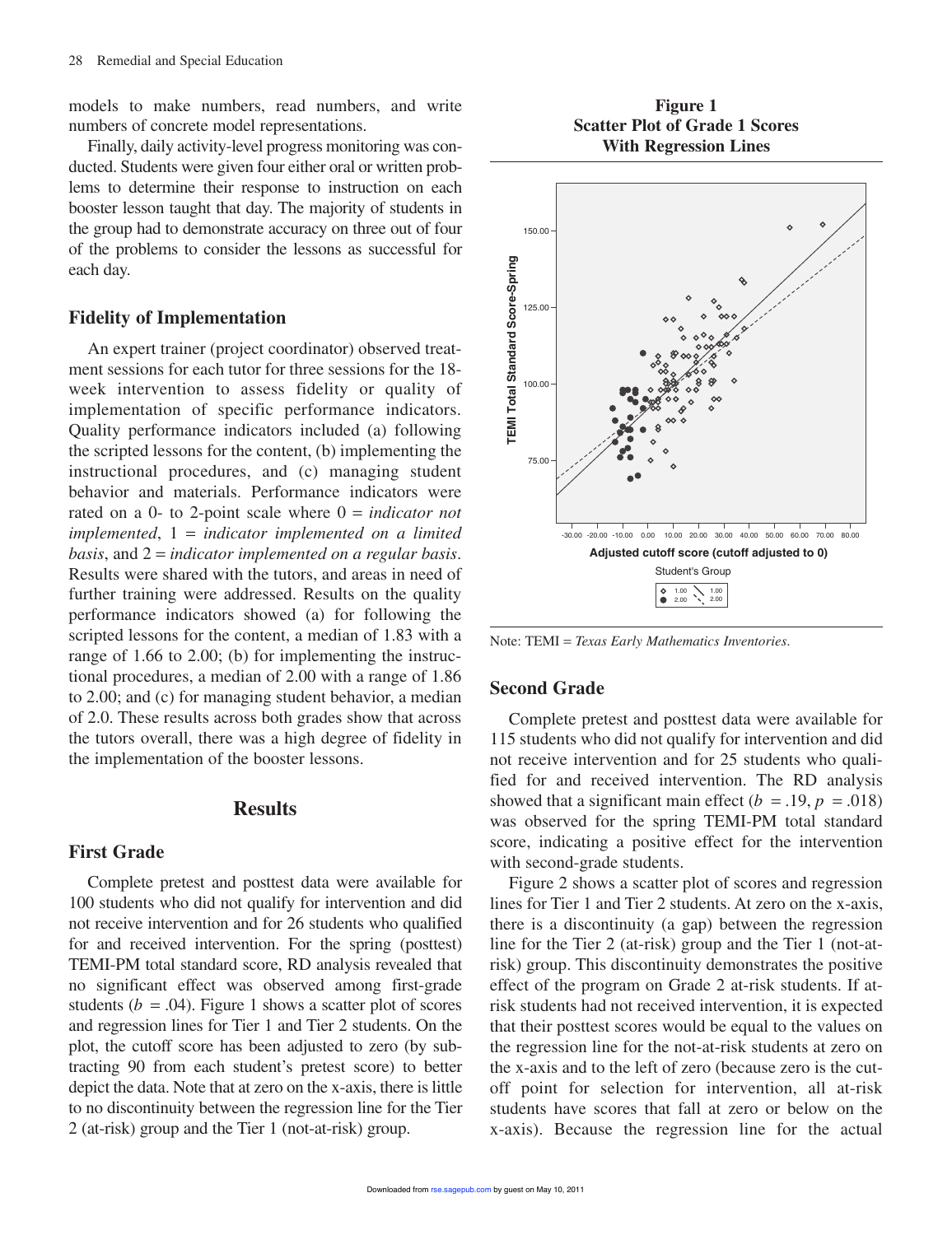**Figure 2 Scatter Plot of Grade 2 Scores With Regression Lines**



Note: TEMI = *Texas Early Mathematics Inventories*.

posttest scores for at-risk students is above the regression line for not-at-risk students at zero on the x-axis and to the left of zero, we conclude that the posttest scores of atrisk students were significantly higher than expected, resulting in the finding of a main effect for the intervention.

Regression discontinuity analyses at the subtest level indicated that a significant main effect existed for the Addition/Subtraction subtest ( $b = .21$ ,  $p < .05$ ), whereas results for the remaining three subtests showed no significant effects.

Our finding is similar to other studies (e.g., Fuchs et al., 2005) showing that although Tier 2 intervention (tutoring) can improve mathematics achievement, especially for second graders in our sample, students' performance still remains below that of their typically achieving peers. Thus, identifying more powerful interventions is necessary to help close the performance gap between typically performing and Tier 2 students.

#### **Discussion**

Increasing attention is being focused on the identification of young students with mathematics difficulties. Research to

validate early mathematics Tier 2 interventions is important, because multitiered instruction is based on the premise that evidence-based interventions are being provided to prevent mathematics disabilities. We know a great deal about what constitutes effective instructional procedures (e.g., modeling, strategic instruction) that produce positive academic outcomes for struggling students (Swanson et al., 1999). These instructional procedures should be incorporated into mathematics intervention. Furthermore, a case can be made that Tier 2 intervention content should focus on mathematics skills such as number, operation, and quantitative reasoning because they are predictive of mathematics problems (Jordan et al., 2002, 2003). Thus, the purpose of this study was to determine the effects of Tier 2 intervention on the number, operation, and quantitative-reasoning performance of students in first and second grades who were identified as having mathematics difficulties. The TEMI-PM total score, which comprised four subtests, was used to identify (performing at or below the 25th percentile; TEMI-PM total standard score of 90 or below) students who were struggling in critical early mathematics skills and to monitor their progress during Tier 2 intervention.

A total of 26 first-grade and 25 second-grade students participated in the Tier 2 intervention delivered as booster lessons. Fifteen-min intervention sessions were conducted 3 to 4 days per week for 18 weeks. Students received instruction in small groups by trained tutors. The intervention consisted of explicit, strategic instructional procedures; instructional content (e.g., numbers 0–99 for first grade) for the designated grade level (first or second); and booster lessons in number concepts, base 10 and place value, and addition and subtraction combinations with sums or minuends to 18, respectively.

Findings showed differential effects by grade level. For first-grade Tier 2 students, the regression discontinuity analysis did not reveal a program effect, whereas for second-grade Tier 2 students, RD analyses showed a significant main effect, indicating a positive program effect. In attempting to explain the differential effects, it is possible that first graders need more intervention time to learn number-sense tasks. In particular, the teen numbers and 11 and 12 are often troublesome for struggling students to name. Numerical concepts (e.g., quantity discrimination, number sequences) and place value also require sustained instructional time that may not have been sufficient in our 15-min sessions. Also, arithmetic combinations (e.g., fact families, sums or minuends to 18), especially subtraction, take time to develop accuracy as well as fluency (Fuchs et al., 2006).

On the other hand, findings from second grade are encouraging regarding Tier 2 students' ability to improve their performance with number-sense tasks, place value, and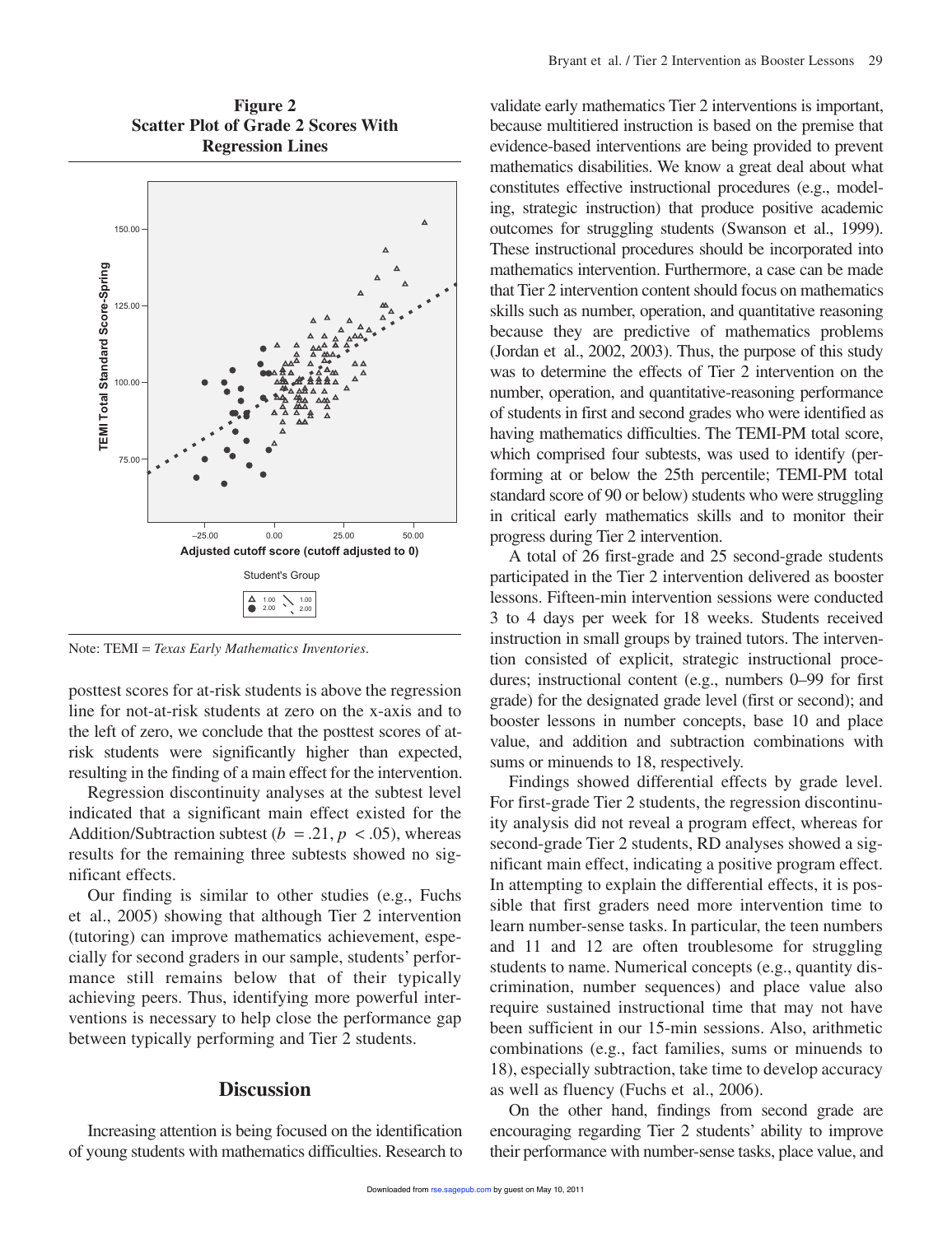arithmetic combinations. Lessons specifically on numbersense tasks (e.g., number concepts) and fluency building with arithmetic combinations apparently provided students the added "boost" they needed to become more proficient in these areas. However, refinement of the booster lessons is needed to help close the achievement gap. Thus, future studies should examine additional tutoring features to help Tier 2 students achieve more commensurate with their peers.

The limitations of this study should be addressed in future research. Methodologically, a larger sample size is needed, and student performance on individual subtests should be examined. Also, instructional content should encompass word problem solving, given the issues students with mathematics difficulties manifest in this area (Fuchs & Fuchs, 2005; Jordan et al., 2003).

Future studies are warranted to strengthen the effects of the intervention for both first- and second-grade Tier 2 intervention. First, additional intervention time may be needed to allow students more practice opportunities with different representations (e.g., pictorial, abstract) and to provide more fluency-building time, especially with arithmetic combinations. This proposed change is in line with findings from other research. For example, Fuchs et al. (2006) recommend increasing the number of weekly intervention sessions, which was described in their original study as 18 weeks of CAI intervention. We would suggest increasing the number of sessions and the amount of daily intervention time to 20 min. Given that multiple tasks are taught, increasing daily time from 15 to 20-min sessions could provide more meaningful practice time that Tier 2 students require but oftentimes do not receive as part of Tier 1 teaching. Second, instruction in word problem solving is imperative. In our study, we chose to limit the number of skills because of the need to develop multiple booster lessons. However, instruction in the components of word problem solving (e.g., types of problems, extraneous information, multiple steps, contextualized problems) and near and far transfer, which is difficult to effect among struggling students, is especially important for struggling students (D. P. Bryant, Bryant, & Hammill, 2000; Fuchs & Fuchs, 2005; Woodward & Baxter, 1997). Finally, future research must examine the identification of Tier 3 students and specific, individualized interventions to address their learning needs. In reviewing the RD data in Figures 1 and 2, clearly there is a group of students whose performance remained low compared to other Tier 2 students.

In sum, Tier 2 intervention for students with mathematics difficulties holds promise for improving mathematics performance in number-sense tasks and arithmetic combinations. Practitioners can implement small-group intervention focusing on number, operation, and quantitative reasoning

tasks with some assurance that a group of their struggling students will benefit from this instruction. Finally, instruction that includes explicit, strategic procedures along with materials that engage students in representing numerical concepts, place value, and arithmetic combinations should be included as part of Tier 2 intervention.

#### **References**

- Baker, S., Gersten, R., & Lee, D. (2002). A synthesis of empirical research on teaching mathematics to low-achieving students. *The Elementary School Journal*, *103*, 51–73.
- Bell, M., Bell, J., Bretzlaugh, J., Dillard, A., Hartfield, R., Isaacs, A., McBride, J., Pitvorec, K., & Saecker, P. (2001). *Everday mathematics: The University of Chicago School mathematics project*. Chicago, IL: SRA/McGraw-Hill.
- Bryant, B. R., Bryant, D. P., Gersten, R., Roberts, G., Wagner, R., Kim, S. A., Seo,Y.-J., & Shih, M. (2007). *The development of early mathematics measures for identification and progress monitoring purposes*. Manuscript in preparation.
- Bryant, D. P., Bryant, B. R., & Hammill, D. D. (2000). Characteristic behaviors of students with learning disabilities who have teacheridentified math weaknesses. *Journal of Learning Disabilities*, *33*(2), 168–177, 199.
- Bryant, D. P., Smith, D. D., & Bryant, B. R. (2008). *Teaching students with special needs in inclusive classrooms*. Boston: Allyn & Bacon.
- Butler, F. M., Miller, S. P., Crehan, K., Babbit, B., & Pierce, T. (2003). Fraction instruction for students with mathematics disabilities: Comparing two teaching sequences. *Learning Disabilities Research and Practice*, *18*, 99–111.
- Chard, D. J., Clarke, B., Baker, S., Otterstedt, J., Braun, D., & Katz, R. (2005). Using measures of number sense to screen for difficulties in mathematics: Preliminary findings. *Assessment for Effective Intervention*, *30*(2), 3–14.
- Charles, R. I., Chancellor, D., Moore, D., Schielack, J. F., Van de Walle, J., et al. (1999). *Math*. Menlo Park, CA: Scott Foresman— Addison Wesley.
- Clarke, B., & Shinn, M. R. (2004). A preliminary investigation into the identification and development of early mathematics curriculum-based measurement. *School Psychology Review*, *33*(2), 234–238.
- Clements, D. H., & Sarama, J. (Eds.). (2004). *Engaging young children in mathematics standards for early childhood education*. Mahwah, NJ: Lawrence Erlbaum.
- Fuchs, L. S., Compton, D. L., Fuchs, D., Paulsen, K., Bryant, J. D., & Hamlett, C. L. (2005). The prevention, identification, and cognitive determinants of math difficulty. *Journal of Educational Psychology*, *97*, 493–513.
- Fuchs, L. S., & Fuchs, D. (2001). Principles for the prevention and intervention of mathematics difficulties. *Learning Disabilities Research and Practice*, *16*, 85–95.
- Fuchs, L. S, & Fuchs, D. (2005). Enhancing mathematical problem solving for students with disabilities. *Journal of Special Education*, *39*(1), 45–57.
- Fuchs, L. S., Fuchs, D., Hamlet, C. L., Powell, S. R., Capizzi, A. M., & Seethaler, P. M. (2006). The effects of computer-assisted instruction on number combination skill in at-risk first graders. *Journal of Learning Disabilities*, *39*(5), 467–475.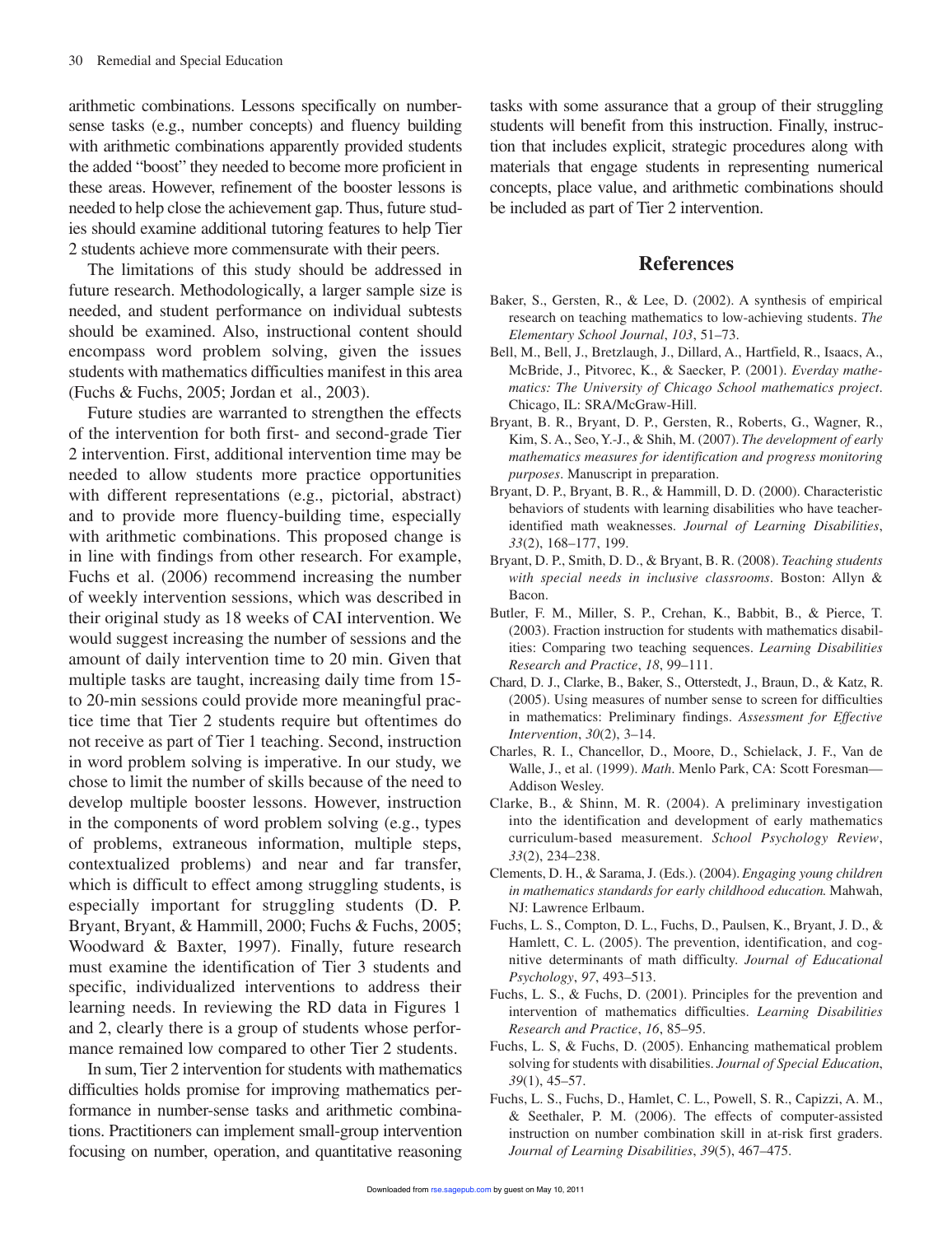- Fuchs, L. S., Fuchs, D., & Hollenbeck, K. N. (2007). Extending responsiveness to intervention to mathematics at first and third grade. *Learning Disabilities Research and Practice*, *22*(1), 13–24.
- Fuchs, L. S., Fuchs, D., & Karns, K. (2001). Enhancing kindergarteners' mathematical development: Effects of peer-assisted learning strategies. *The Elementary School Journal*, *101*, 495–511.
- Fuchs, L. S., Fuchs, D., Prentice, K., Burch, M., Hamlett, C. L., Owen, R., et al. (2003). Enhancing third-grade students' mathematical problem solving with self-regulated learning strategies. *Journal of Educational Psychology*, *95*, 306–315.
- Fuchs, L. S., Fuchs, D., Yazdian, L., & Powell, S. R. (2002). Enhancing first-grade children's mathematical development with peer-assisted learning strategies. *School Psychology Review*, *31*, 569–583.
- Geary, D. C. (1990). A componential analysis of an early learning deficit in mathematics. *Journal of Experimental Child Psychology*, *33*, 386–404.
- Geary, D. C. (1993). Mathematical disabilities: Cognitive, neuropsychological, and genetic components. *Psychological Bulletin*, *114*, 345–362.
- Geary, D. C. (2004). Mathematics and learning disabilities. *Journal of Learning Disabilities*, *37*, 4-15.
- Geary, D. C., Hamson, C. O., & Hoard, M. K. (2000). Numerical and arithmetical cognition: A longitudinal study of process and concept deficits in children with learning disability. *Journal of Experimental Child Psychology*, *77*, 236–263.
- Gersten, R., & Chard, D. (1999). Number sense: Rethinking arithmetic instruction for students with mathematical disabilities. *Journal of Special Education*, *33*, 18–28.
- Gersten, R., Jordan, N. C., & Flojo, J. R. (2005). Early identification and intervention for students with mathematics difficulties. *Journal of Learning Disabilities*, *38*(4), 293–304.
- Griffin, S. A., Case, R., & Siegler, R. S. (1994). Rightstart: Providing the central conceptual prerequisites for first formal learning of arithmetic to students at risk for school failure. In K. McGilly (Ed.), *Classroom lessons: Integrating cognitive theory and classroom practice* (pp. 24–49). Cambridge, MA: MIT Press.
- Gross-Tsur, V., Manor, O., & Shalev, R. S. (1996). Developmental dyscalculia: Prevalence and demographic features. *Developmental Medicine and Child Neurology*, *38*, 25–33.
- Guilford, J. P. (1954). *Psychometric methods* (2nd ed.). New York: McGraw-Hill.
- Hanich, L. Jordan, N. C., Kaplan, D., & Dick, J. (2001). Performance across different areas of mathematical cognition in children with learning difficulties. *Journal of Educational Psychology*, *93*(3), 615–626.
- Harcourt Assessment. (2003). *Stanford Achievement Test–10th Edition*. San Antonio, TX: Author.
- Individuals With Disabilities Education Improvement Act of 2004, 20 U.S.C. § 1400 *et seq*. (2004).
- Jordan, N. C., Hanich, L. B., & Kaplan, D. (2003). Arithmetic fact mastery in young children: A longitudinal investigation. *Journal of Experimental Child Psychology*, *85*, 103–119.
- Jordan, N. C., Kaplan, D., & Hanich, L. B. (2002). Achievement growth in children with learning difficulties in mathematics: Findings of a two-year longitudinal study. *Journal of Educational Psychology*, *94*, 586–597.
- Jordan, N. C., Kaplan, D., Oláh, L. N., & Locuniak, M. N. (2006). Number sense growth in kindergarten: A longitudinal investigation of children at risk for mathematics difficulties. *Child Development*, *77*(1), 153–175.
- Kroesbergen, E. H., & Van Luit, J. E. H. (2003). Mathematics interventions for children with special educational needs: A metaanalysis. *Remedial and Special Education*, *24*, 97–115.
- Lewis, C., Hitch, G. J., & Walker, P. (1994). The prevalence of specific arithmetic difficulties and specific reading difficulties in 9- to 10-year-old boys and girls. *Journal of Child Psychology and Psychiatry*, *35*, 283–292.
- Mercer, C. D., Jordan, L., & Miller, S. P. (1996). Constructivistic math instruction for diverse learners. *Learning Disabilities Research and Practice*, *11*, 147–156.
- National Council of Teachers of Mathematics. (2000). *Principles and standards for school mathematics.* Reston, VA: Author.
- Ostad, S. (1998). Developmental differences in solving simple arithmetic word problems and simple number-fact problems: A comparison of mathematically disabled children. *Mathematical Cognition*, *4*(1), 1–19.
- Parmar, R. S., Cawley, J. F., & Frazita, R. R. (1996). Word problemsolving by students with and without mild disabilities. *Exceptional Children*, *62*(5), 415–429.
- Shadish, W. R., Cook, T. D., & Campbell, D. T. (2002). *Experimental and quasi-experimental designs for generalized causal inference*. Boston: Houghton Mifflin.
- Swanson, H. L. (2001). Reading intervention research outcomes and students with learning disabilities: What are the major instructional ingredients for successful outcomes? *Perspectives*, *27*(2), 18–20.
- Swanson, H. L., Hoskyn, M., & Lee, C. (1999). *Interventions for students with learning disabilities: A meta-analysis of treatment outcomes.* New York: Guilford.
- Trochim, W. (1984). *Research design for program evaluation: The regression-discontinuity approach*. Beverly Hills, CA: Sage.
- Van de Walle, J. A. (2004). *Elementary and middle school mathematics: Teaching developmentally*. Boston: Allyn & Bacon.
- Vaughn, S., & Fuchs, L. (2003). Redefining learning disabilities as inadequate response to instruction: The promise and potential problems. *Learning Disabilities Research and Practice*, *18*(3), 137–146.
- Vaughn, S., Linan-Thompson, S., & Hickman-Davis, P. (2003). Response to treatment as a means of identifying students with reading/learning disabilities. *Exceptional Children*, *69*, 391–409.
- Vaughn, S., Moody, S. W., & Schumm, J. S. (1998). Broken promises: Reading instruction in the resource room. *Exceptional Children*, *64*(2), 211–225.
- Woodward, J., & Baxter, J. (1997). The effects of an innovative approach to mathematics on academically low-achieving students in inclusive settings. *Exceptional Children*, *63*, 373–388.

**Diane Pedrotty Bryant,** PhD, is a professor of special education in the Learning Disabilities/Behavior Disorders Program in the Department of Special Education in the College of Education at the University of Texas (UT) at Austin and a fellow in the Mollie Villeret Davis Professorship in Learning Disabilities. She also serves as a project director for the development of an early mathematics model in the Vaughn Gross Center for Reading and Language Arts at UT. Her major research interests include studying effective practices for early mathematics intervention and reading instruction for students with learning disabilities.

**Brian R. Bryant**, PhD, lives and works in Austin, Texas. He is a lecturer in the Department of Special Education in the College of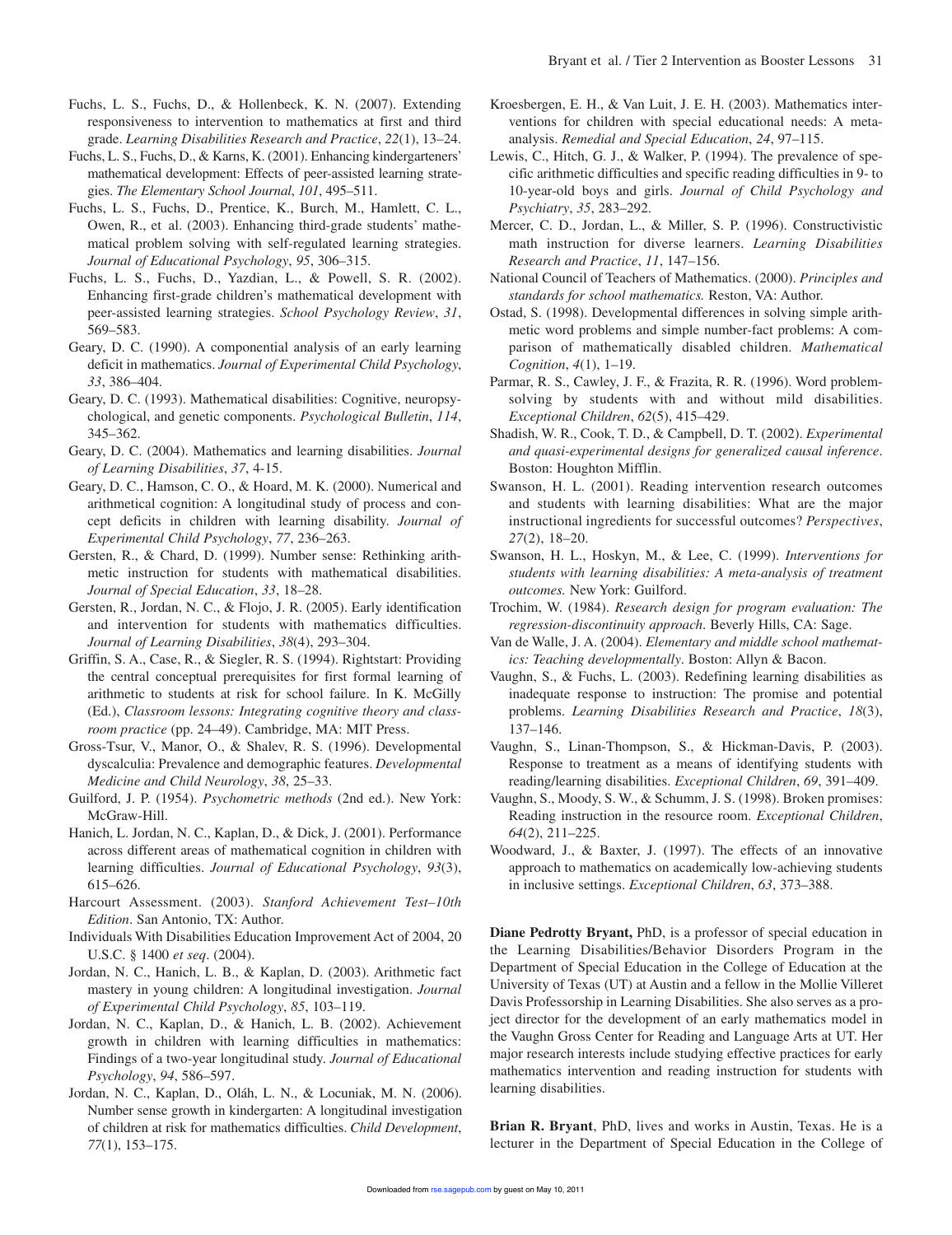#### 32 Remedial and Special Education

Education at the University of Texas (UT) at Austin. He also serves as the project coordinator for the early mathematics assessment and response-to-intervention model in the Vaughn Gross Center at UT. His research interests include investigating the development and validation of early mathematics measures and interventions and the identification of learning disabilities.

**Russell Gersten,** PhD, is a director of the Instructional Research Group, a nonprofit educational research institute in Long Beach, California. He is also a professor emeritus in the College of Education at the University of Oregon. His major research interests are the study of the process of effectively translating research into classroom practice, instructional research on English-language learners, reading comprehension, and teaching history to students receiving special education services.

**Nancy Scammacca,** PhD, is a research associate at the Vaughn Gross Center for Reading and Language Arts at the University of Texas at Austin. Her interests include advanced statistical applications, program evaluation, and meta-analytic research.

**Melissa M. Chavez**, MEd, is the assistant principal and director of special education at the University of Texas Elementary School in Austin. Her research interests include studying effective interventions for students with learning difficulties.